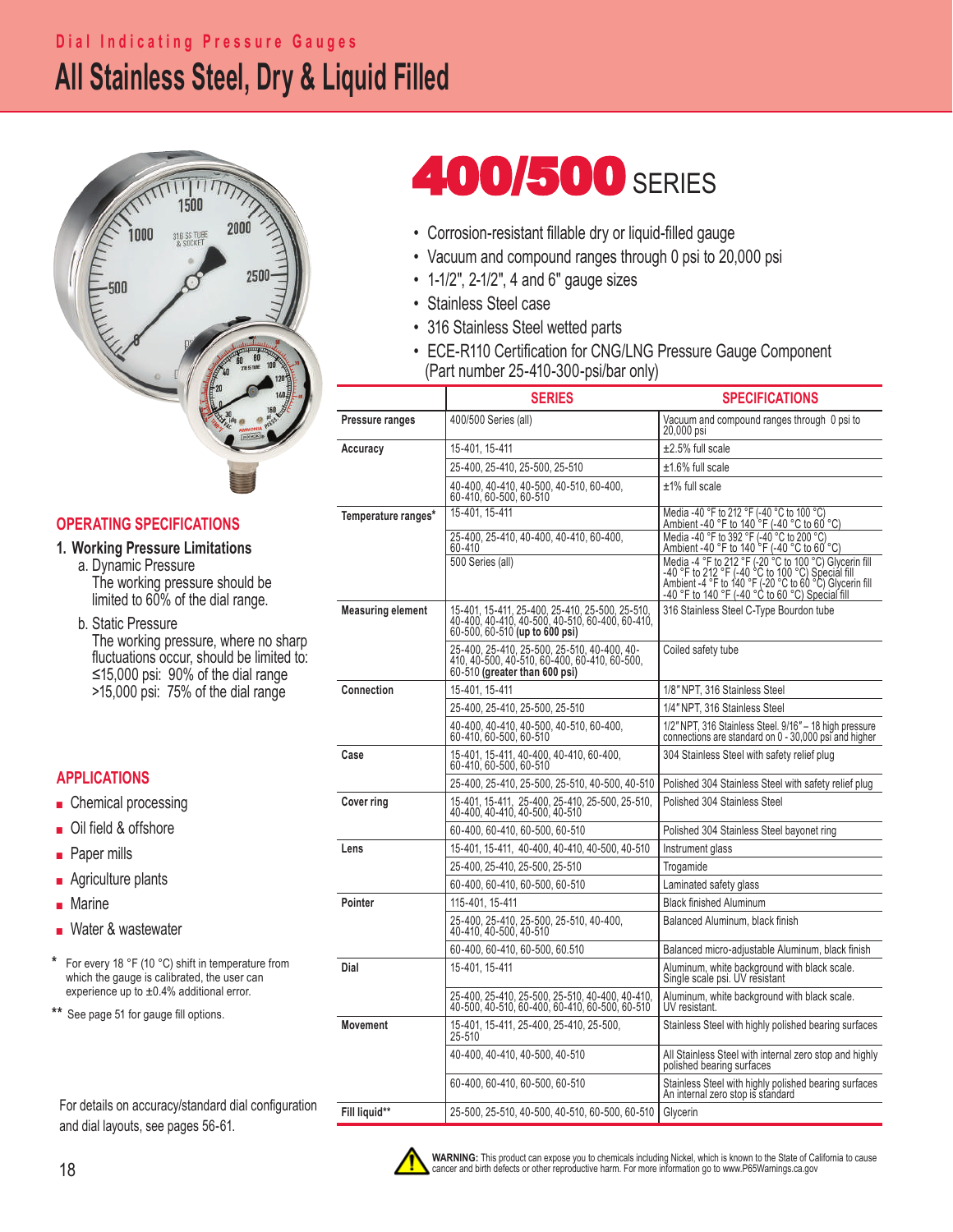

| <b>ORDERING INFORMATION</b> |             |                                              |                       |                                            |           |                                                 |  |  |
|-----------------------------|-------------|----------------------------------------------|-----------------------|--------------------------------------------|-----------|-------------------------------------------------|--|--|
| <b>GAUGE SIZE</b>           |             | $15$ $1-1/2$ "                               |                       | $25$ $2-1/2$ "                             | 40 $4"$ * | 60 6"*                                          |  |  |
| <b>CASE TYPES</b>           |             | 400 All SS, dry/fillable, bottom connection  | 410                   | All SS, dry/fillable, back connection      |           | 502 SS case, solid front, liquid filled, bottom |  |  |
|                             | 401         | All SS, dry, bottom connection               | 411                   | All SS, dry, back connection               |           | connection                                      |  |  |
|                             | 402         | SS case, solid front, dry, bottom connection |                       | SS case, liquid filled, bottom connection  |           | 510 SS case, liquid filled, back connection     |  |  |
| <b>PRESSURE</b>             |             | 30vac -30 in Hg to 0 psi ***                 |                       | 30 0 psi to 30 psi                         |           | 1000 0 psi to 1,000 psi                         |  |  |
| <b>RANGES</b>               |             | 30/15 -30 in Hg to 0 psi to 15 psi ***       |                       | 60 0 psi to 60 psi                         | 1500      | 0 psi to 1,500 psi                              |  |  |
|                             | 30/30       | -30 in Hg to 0 psi to 30 psi ***             |                       | 100 0 psi to 100 psi                       |           | 2000 0 psi to 2,000 psi                         |  |  |
|                             | 30/60       | -30 in Hg to 0 psi to 60 psi ***             |                       | 160 0 psi to 160 psi                       | 3000      | 0 psi to $3,000$ psi                            |  |  |
|                             | 30/100      | -30 in Hg to 0 psi to 100 psi ***            |                       | 200 0 psi to 200 psi                       |           | <b>5000</b> 0 psi to 5,000 psi                  |  |  |
|                             | 30/160      | -30 in Hg to 0 psi to 160 psi ***            | 300 <sub>2</sub>      | 0 psi to 300 psi                           |           | 6000 0 psi to 6,000 psi                         |  |  |
|                             | 30/200      | -30 in Hg to 0 psi to 200 psi ***            |                       | 400 0 psi to 400 psi                       |           | 10000 0 psi to 10,000 psi                       |  |  |
|                             |             | 30/300 -30 in Hg to 0 psi to 300 psi ***     | 600                   | 0 psi to 600 psi                           |           | 15000 0 psi to 15,000 psi                       |  |  |
|                             |             | 15 0 psi to 15 psi                           | 800                   | 0 psi to 800 psi                           |           | 20000 0 psi to 20,000 psi **                    |  |  |
| <b>SCALE OPTIONS</b>        |             | psi psi single scale                         | psi/g/cm <sup>2</sup> | psi/kg/cm <sup>2</sup> dual scale          |           |                                                 |  |  |
|                             |             | psi/kPa psi/kPa dual scale                   |                       | psi/bar psi/bar dual scale                 |           |                                                 |  |  |
| <b>CONNECTION SIZES</b>     |             | 1/8 1/8" NPT                                 |                       | 1/2 1/2" NPT                               |           | SST SAE J1926-3:7/16-20 Adjustable              |  |  |
|                             |             | 1/4 1/4" NPT                                 |                       | 9/16-18 9/16"-18 UNF 2B high pressure cone |           |                                                 |  |  |
| <b>OPTIONS</b>              |             | SSFF 304SS Front Flange                      | <b>SSFR</b>           | 304SS Flange Ring                          | LM        | Laser Marking                                   |  |  |
|                             | <b>SSRF</b> | 304SS Rear Flange                            | AP                    | Adjustable Pointer                         |           | Stainless Steel Tagging                         |  |  |
|                             |             | <b>SSBU</b> Stainless Steel Bezel & U-Clamp  |                       | Safety Glass Lens<br>ST <sub>5</sub>       |           | Stainless Steel Threaded Orifice 0.5 mm         |  |  |
|                             |             | <b>SPMC</b> 304SS Panel Mount Clamp          | <b>MIP</b>            | Maximum Indicating Pointer                 |           | Stainless Steel Threaded Orifice 0.8 mm         |  |  |
|                             |             | <b>PMC</b> Steel Panel Mount Clamp           | <b>SP</b>             | <b>Red Set Pointer</b>                     |           |                                                 |  |  |

**Please consult your local NOSHOK Distributor or NOSHOK, Inc. for availability and delivery information.**

**NOTE:** Refer to 400/500 Series options & Accessories chart on page 52 for availability by part number.

\* On 40-400, 40-410, 40-500, 40-510, 60-400, 60-410, 60-500, and 60-510 models with 20,000 psi, the accuracy is ±1.5% or 1.6%

\*\* 4" model only available with solid front case types

\*\*\*Ammonia gauges are available in these ranges. To order, add " – AMMONIA" at the end of the part number.

| <b>EXAMPLE</b>                                       |  |  | $40 - 500 - 600 - psi - 1/2 - MIP$ |  |  |
|------------------------------------------------------|--|--|------------------------------------|--|--|
|                                                      |  |  |                                    |  |  |
| Case type  SS case, liquid filled, bottom connection |  |  |                                    |  |  |
| Pressure range & scale option  0 psi to 600 psi_     |  |  |                                    |  |  |
|                                                      |  |  |                                    |  |  |
|                                                      |  |  |                                    |  |  |

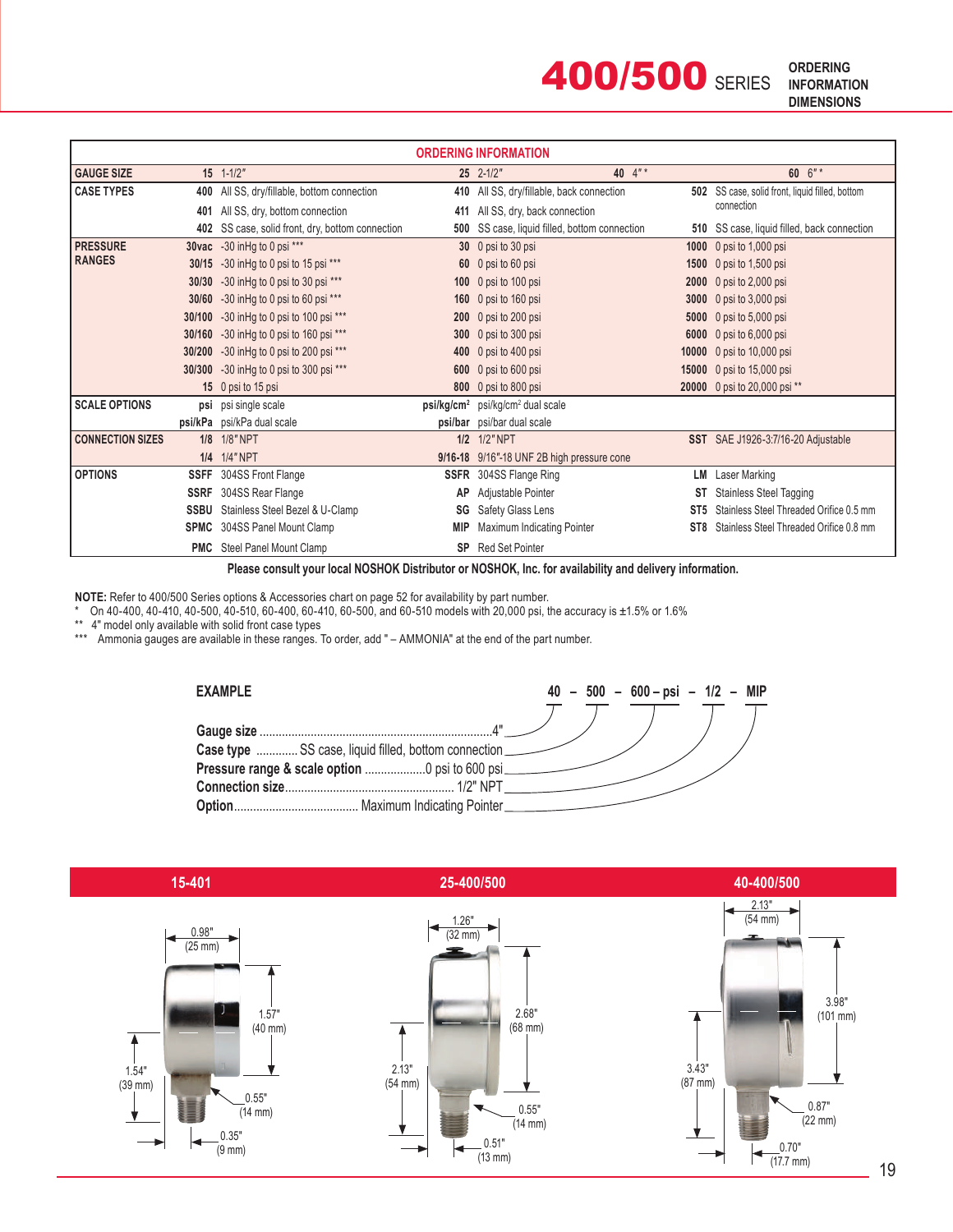## **Dial Indicating Pressure Gauges**

## **Dimensions**